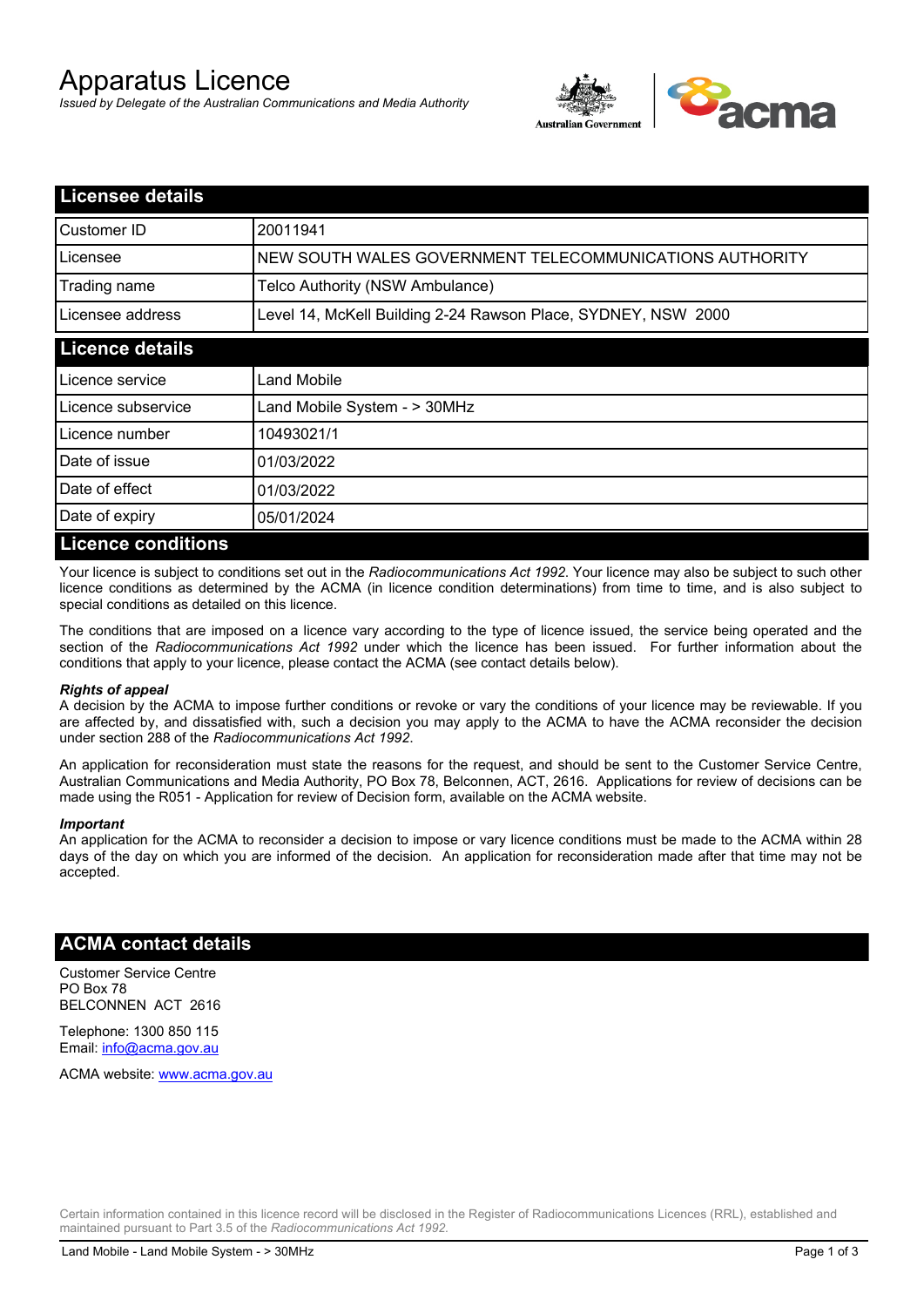# **Advisory Notes applying to licence no.: 10493021/1**

Conditions applicable to the operation of Land Mobile System station(s) authorised under this licence can be found in the Radiocommunications Licence Conditions (Apparatus Licence) Determination and the Radiocommunications Licence Conditions (Land Mobile Licence) Determination. Copies of these determinations are available from the ACMA and from the ACMA home page (www.acma.gov.au).